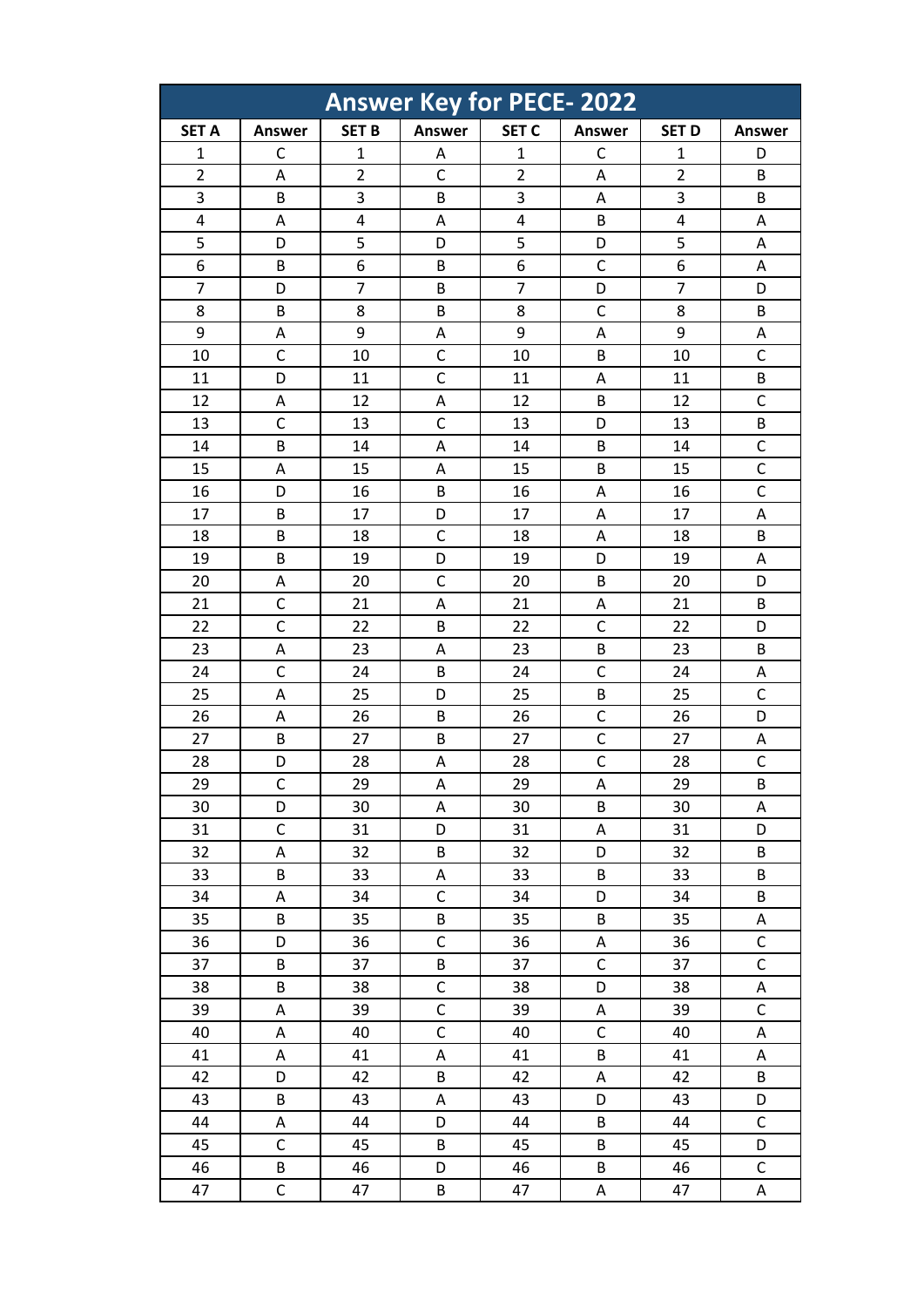| <b>Answer Key for PECE-2022</b> |               |              |               |              |               |              |               |
|---------------------------------|---------------|--------------|---------------|--------------|---------------|--------------|---------------|
| <b>SET A</b>                    | <b>Answer</b> | <b>SET B</b> | <b>Answer</b> | <b>SET C</b> | <b>Answer</b> | <b>SET D</b> | <b>Answer</b> |
| 48                              | B             | 48           | Α             | 48           | C             | 48           | B             |
| 49                              | $\mathsf{C}$  | 49           | $\mathsf{C}$  | 49           | $\mathsf{C}$  | 49           | Α             |
| 50                              | $\mathsf{C}$  | 50           | D             | 50           | A             | 50           | B             |
| 51                              | Α             | 51           | B             | 51           | D             | 51           | Α             |
| 52                              | B             | 52           | D             | 52           | D             | 52           | D             |
| 53                              | D             | 53           | $\mathsf{C}$  | 53           | D             | 53           | A             |
| 54                              | Α             | 54           | D             | 54           | B             | 54           | A             |
| 55                              | $\mathsf{C}$  | 55           | $\mathsf{C}$  | 55           | B             | 55           | Α             |
| 56                              | C             | 56           | D             | 56           | B             | 56           | A             |
| 57                              | D             | 57           | $\mathsf{C}$  | 57           | D             | 57           | C             |
| 58                              | B             | 58           | Α             | 58           | $\mathsf{C}$  | 58           | B             |
| 59                              | $\mathsf{C}$  | 59           | $\mathsf{C}$  | 59           | Α             | 59           | B             |
| 60                              | B             | 60           | A             | 60           | Α             | 60           | $\mathsf{C}$  |
| 61                              | B             | 61           | B             | 61           | A             | 61           | A             |
| 62                              | B             | 62           | $\mathsf{C}$  | 62           | Α             | 62           | B             |
| 63                              | D             | 63           | D             | 63           | A             | 63           | A             |
| 64                              | $\mathsf{C}$  | 64           | D             | 64           | D             | 64           | A             |
| 65                              | D             | 65           | D             | 65           | A             | 65           | B             |
| 66                              | $\mathsf{C}$  | 66           | B             | 66           | A             | 66           | Α             |
| 67                              | D             | 67           | B             | 67           | Α             | 67           | B             |
| 68                              | $\mathsf{C}$  | 68           | B             | 68           | Α             | 68           | D             |
| 69                              | Α             | 69           | D             | 69           | $\mathsf C$   | 69           | A             |
| 70                              | C             | 70           | C             | 70           | B             | 70           | $\mathsf{C}$  |
| 71                              | Α             | 71           | Α             | 71           | B             | 71           | $\mathsf{C}$  |
| 72                              | B             | 72           | Α             | 72           | C             | 72           | D             |
| 73                              | $\mathsf{C}$  | 73           | Α             | 73           | A             | 73           | B             |
| 74                              | D             | 74           | Α             | 74           | B             | 74           | $\mathsf{C}$  |
| 75                              | D             | 75           | Α             | 75           | A             | 75           | B             |
| 76                              | D             | 76           | D             | 76           | А             | 76           | B             |
| 77                              | B             | 77           | A             | 77           | B             | 77           | B             |
| 78                              | B             | 78           | A             | 78           | A             | 78           | D             |
| 79                              | B             | 79           | Α             | 79           | B             | 79           | $\mathsf C$   |
| 80                              | D             | 80           | A             | 80           | D             | 80           | D             |
| 81                              | $\mathsf C$   | 81           | $\mathsf{C}$  | 81           | A             | 81           | $\mathsf C$   |
| 82                              | A             | 82           | B             | 82           | $\mathsf C$   | 82           | D             |
| 83                              | A             | 83           | B             | 83           | $\mathsf C$   | 83           | $\mathsf C$   |
| 84                              | Α             | 84           | $\mathsf{C}$  | 84           | D             | 84           | A             |
| 85                              | A             | 85           | A             | 85           | B             | 85           | $\mathsf{C}$  |
| 86                              | Α             | 86           | B             | 86           | $\mathsf C$   | 86           | A             |
| 87                              | D             | 87           | A             | 87           | B             | 87           | B             |
| 88                              | Α             | 88           | A             | 88           | B             | 88           | $\mathsf C$   |
| 89                              | A             | 89           | B             | 89           | B             | 89           | D             |
| 90                              | A             | 90           | A             | 90           | D             | 90           | D             |
| 91                              | A             | 91           | B             | 91           | $\mathsf C$   | 91           | D             |
| 92                              | $\mathsf C$   | 92           | D             | 92           | D             | 92           | B             |
| 93                              | B             | 93           | Α             | 93           | $\mathsf C$   | 93           | B             |
| 94                              | B             | 94           | $\mathsf{C}$  | 94           | D             | 94           | B             |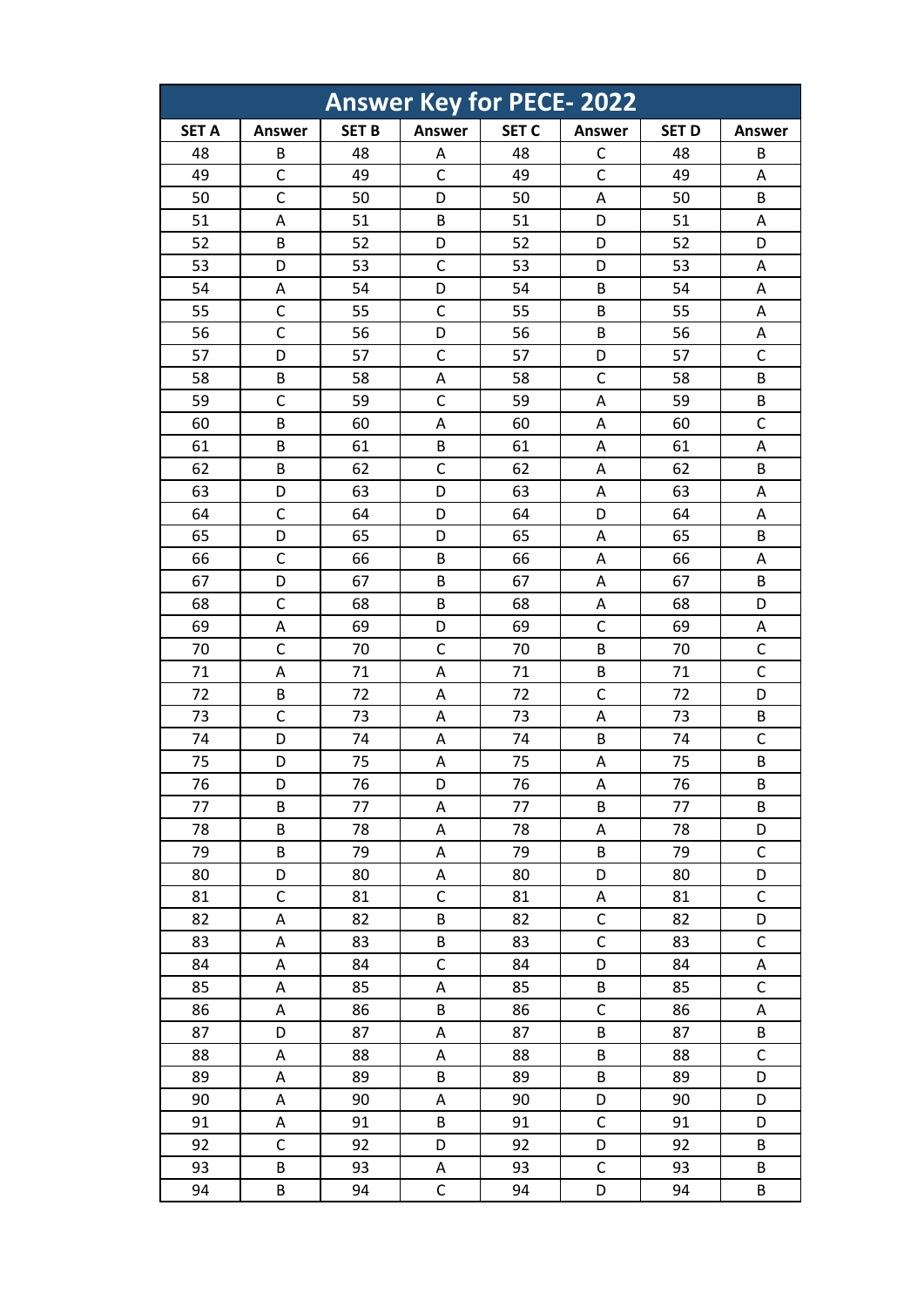|              |               |              |                | <b>Answer Key for PECE-2022</b> |               |              |               |
|--------------|---------------|--------------|----------------|---------------------------------|---------------|--------------|---------------|
| <b>SET A</b> | <b>Answer</b> | <b>SET B</b> | <b>Answer</b>  | <b>SET C</b>                    | <b>Answer</b> | <b>SET D</b> | <b>Answer</b> |
| 95           | C             | 95           | C              | 95                              | C             | 95           | D             |
| 96           | A             | 96           | D              | 96                              | A             | 96           | $\mathsf{C}$  |
| 97           | B             | 97           | В              | 97                              | $\mathsf C$   | 97           | Α             |
| 98           | Α             | 98           | $\mathsf{C}$   | 98                              | A             | 98           | Α             |
| 99           | A             | 99           | B              | 99                              | B             | 99           | A             |
| 100          | B             | 100          | B              | 100                             | $\mathsf{C}$  | 100          | Α             |
| 101          | B             | 101          | D              | 101                             | A             | 101          | A             |
| 102          | C             | 102          | $\mathsf{C}$   | 102                             | A             | 102          | Α             |
| 103          | D             | 103          | $\overline{C}$ | 103                             | A             | 103          | A             |
| 104          | C             | 104          | Α              | 104                             | D             | 104          | Α             |
| 105          | A             | 105          | $\mathsf{C}$   | 105                             | $\mathsf{C}$  | 105          | A             |
| 106          | $\mathsf{C}$  | 106          | D              | 106                             | $\mathsf A$   | 106          | B             |
| 107          | A             | 107          | $\mathsf{C}$   | 107                             | $\mathsf{C}$  | 107          | Α             |
| 108          | $\mathsf{C}$  | 108          | A              | 108                             | D             | 108          | $\mathsf{C}$  |
| 109          | Α             | 109          | В              | 109                             | A             | 109          | Α             |
| 110          | B             | 110          | D              | 110                             | D             | 110          | $\mathsf{C}$  |
| 111          | A             | 111          | B              | 111                             | Α             | 111          | A             |
| 112          | D             | 112          | B              | 112                             | A             | 112          | B             |
| 113          | $\mathsf{C}$  | 113          | Α              | 113                             | A             | 113          | A             |
| 114          | C             | 114          | A              | 114                             | A             | 114          | D             |
| 115          | Α             | 115          | Α              | 115                             | A             | 115          | Α             |
| 116          | $\mathsf{C}$  | 116          | D              | 116                             | A             | 116          | B             |
| 117          | D             | 117          | $\mathsf{C}$   | 117                             | A             | 117          | C             |
| 118          | $\mathsf{C}$  | 118          | Α              | 118                             | B             | 118          | D             |
| 119          | A             | 119          | $\mathsf{C}$   | 119                             | A             | 119          | $\mathsf{C}$  |
| 120          | B             | 120          | D              | 120                             | $\mathsf C$   | 120          | A             |
| 121          | D             | 121          | A              | 121                             | Α             | 121          | $\mathsf{C}$  |
| 122          | B             | 122          | D              | 122                             | $\mathsf{C}$  | 122          | A             |
| 123          | В             | 123          | A              | 123                             | A             | 123          | C             |
| 124          | A             | 124          | A              | 124                             | B             | 124          | A             |
| 125          | Α             | 125          | A              | 125                             | Α             | 125          | B             |
| 126          | Α             | 126          | Α              | 126                             | D             | 126          | Α             |
| 127          | D             | 127          | Α              | 127                             | Α             | 127          | D             |
| 128          | C             | 128          | Α              | 128                             | B             | 128          | C             |
| 129          | Α             | 129          | A              | 129                             | $\mathsf C$   | 129          | $\mathsf{C}$  |
| 130          | $\mathsf C$   | 130          | B              | 130                             | D             | 130          | Α             |
| 131          | D             | 131          | A              | 131                             | $\mathsf C$   | 131          | $\mathsf{C}$  |
| 132          | Α             | 132          | $\mathsf{C}$   | 132                             | A             | 132          | D             |
| 133          | D             | 133          | A              | 133                             | $\mathsf C$   | 133          | $\mathsf C$   |
| 134          | Α             | 134          | $\mathsf{C}$   | 134                             | A             | 134          | A             |
| 135          | Α             | 135          | Α              | 135                             | $\mathsf C$   | 135          | B             |
| 136          | Α             | 136          | B              | 136                             | Α             | 136          | D             |
| 137          | Α             | 137          | Α              | 137                             | B             | 137          | B             |
| 138          | Α             | 138          | D              | 138                             | Α             | 138          | B             |
| 139          | Α             | 139          | Α              | 139                             | D             | 139          | Α             |
| 140          | Α             | 140          | B              | 140                             | $\mathsf{C}$  | 140          | Α             |
| 141          | В             | 141          | C              | 141                             | $\mathsf C$   | 141          | Α             |